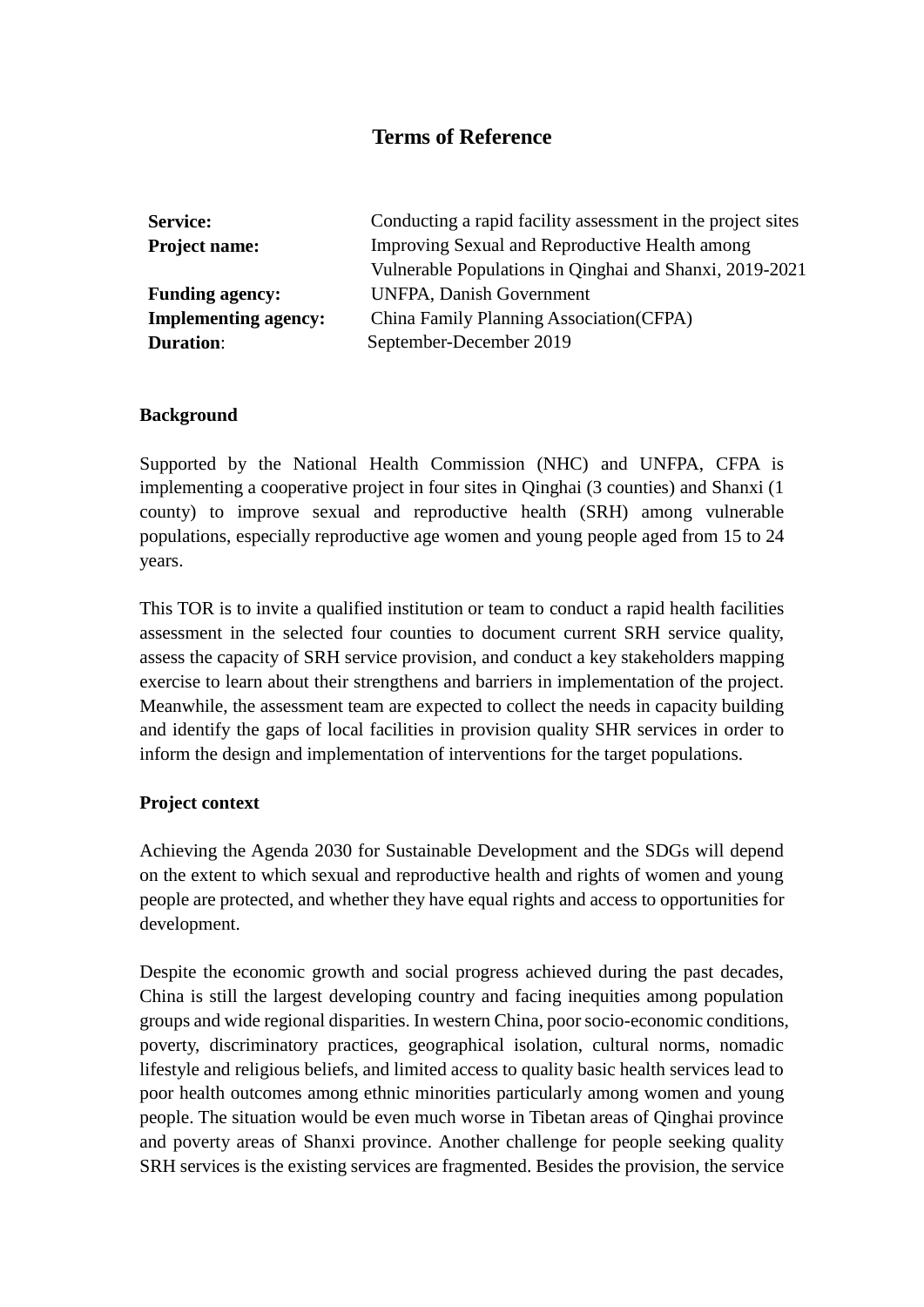monitoring and management is also under different vertical systems, which cause poor linkage between them and less integrated strategy planning and resources utilization.

In 2019, with the Danish government funding support to UNFPA, UNFPA collaborates with CFPA to pilot a project to explore an integrated model to improve SRH of women and young people in four selected counties, including Yushu, Nangqian, and Chengduo in Yushu Tibetan Autonomous Prefecture of Qinghai Province and Yonghe in Linfen Prefecture of Shanxi Province. The project aims to provide integrated SRH services for target population and to improve service providers' capacity in provision of integrated SRH services, including maternal and child health, family planning, STIs/HIV prevention, breast cancer & cervical cancer prevention/screening, diagnosis and treatment services.

However, there is very limited information and data available and accessible for programming on sexual and reproductive health and rights of target populations. There is no SRH services and comprehensive sexuality education (CSE) targeting for young population (15-24) and no county level midwifery training program in the four counties. Therefore, it is crucial to learn about the local facilities capacity in SRH service, collect the needs for providing quality SHR services in order to inform the project design and implementation.

Meanwhile, Yushu have received a lot of financial and material support after the earthquake in 2010 and Yonghe is also the pilot county of NCH for comprehensive prevention and control of chronic diseases receiving external support. Therefore, it is necessary for this project to explore opportunities to engage key stakeholders and integrate existing resources to enhance the strategy of the SRH services targeting venerable women and young populations and CSE for adolescents.

## **Objectives of the facility assessment**

The overall objectives of the rapid assessment are to assess and document the current capacity in SRH services provision at local facilities, including equipment, supplies, staffing, and clinic environment, to collect needs for capacity building, and conduct a mapping among key stakeholders for SRH services improvement and CSE implementation.

## **Main task and timeline:**

## **To conduct desk review**

To review the selected internationally recognized rapid health facility assessment tools, such as 1).*WHO Service Availability and Readiness Assessment (SARA): An annual monitoring system for service delivery Reference Manual*, 2).*Youth-Friendly Sexual and Reproductive Health Services: An Assessment of Facilities developed by AYA/Pathfinder*, 3).*Clinic*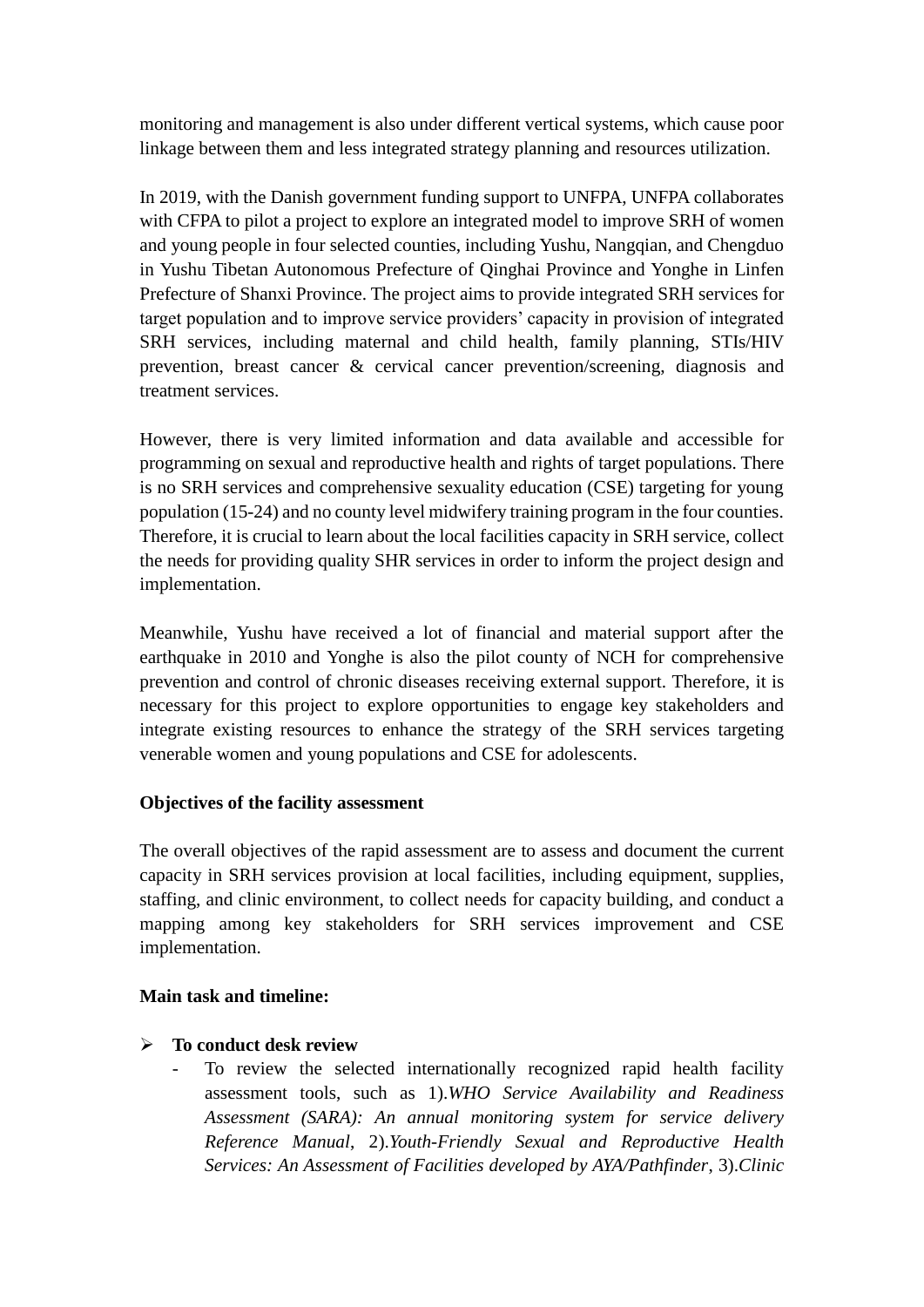*Assessment of Youth Friendly Services A Tool for Assessing and Improving Reproductive Health Services for Youth*, 4).*Facility Assessment and Establishment of Baseline Data for Bi-directional Linkages of HIV/SRHR.*

- To review existing national and technical guidelines or SOPs, required data reporting for SRH services including health education, counseling, testing, diagnosis, and treatment, especially maternal and new born health, family planning, STIs/HIV, breast cancer and cervical cancer in ethnic minority areas.
- To review existing national and local polices regarding sexual education for school students (15-24).
- To prepare a SRH related indicators list for the rapid assessment.
- **To conduct a stakeholder mapping exercise** to identify local health facilities, educational and civil society organizations who provide and be able to provide SRH services and SRH education for adolescents and evaluate their capacities**.** The stakeholders might include but not limited to the following agencies
	- local heath authority
	- local education authority
	- local health facilities
	- local middle and high schools, and/or vocational schools
	- local civil society organizations

## **To develop methodology and data collection tools**

- To determine assessment method(s), feasible sampling method or sample selection criteria, based on discussion with UNFPA China SRH team and CFPA program management team. The samples should represent provincial, county, township and village level facilities.
- To design a set of data/information collection tools to evaluate facilities' capacity in integrated SRH services using internationally recognized tools mentioned above as reference. That should also include measuring service providers' knowledge, skills and attitude, and their implementation of national guidelines/SOPs.
- **To conduct the rapid assessment** at the selected facilities and service providers following the agreed methodology and data collection tools **in the select four counties.** Beyond the health related info, the assessment team should also collect local cultures/norms might influence the SRH services seeking and providing.
- **To develop an assessment report** with results on feasibility of provision of the above mentioned four aspects of SRH and recommendations, including from culture/norms perspective, to achieve establishment of an integrated SRH service system and improved local facilities capacity.

## **Expected deliverables**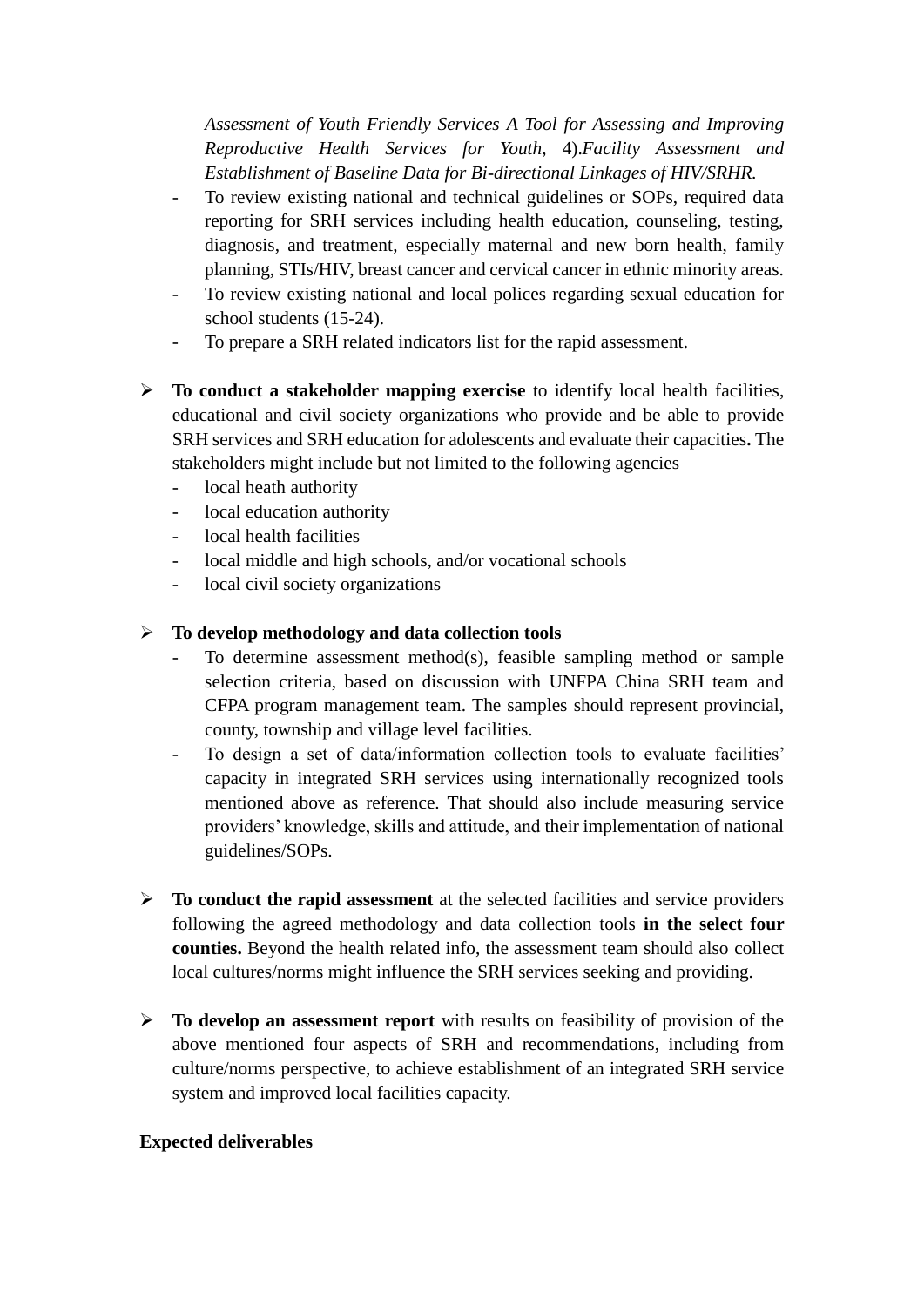- 1. A mapping exercise result report with information of local facilities in numbers, nature, services provision, and geographic location in the four pilot counties.
- 2. A set of data collection tools to measure service facility, quality and friendliness.
- 3. A completed assessment report with executive summary, key findings, results and recommendations**.** The final report should be in both English and Chinse.

# **Timeline** (Sep. to Dec. 2019)

- 1. Mapping exercise and a result report completed by 7 Oct. 2019
- 2. Data collection tools localization by 14 Oct. 2019
- 3. Facility assessment completed by 31 Oct. 2019
- 4. Draft rapid passement report completed by 15 November 2019
- 5. Final rapid assessment report completed by 20 Dec. 2019

## **Requirements**

We are looking of a professional institute/team with experts with following qualifications

- Extensive academia experiences in quantitative research on sexual and reproductive health, in particular on maternal and child health, family planning, gynecology, STIs, HIV, breast cancer and cervical cancer, health education and communication;
- Extensive knowledge of the four particular services systems in China;
- Experience of working with the UN on relevant projects;
- Experience of working with minority populations;
- Well understanding of local ethnic culture/norms in project areas about sex issues and sexual and reproductive health rights and being gender sensitive.
- Proven ability to deliver high quality products on time.

## **How to apply**

Eligible candidates should submit technical proposals elaborating assessment methods, sampling method, feasible strategy to access stakeholders, budget plan and team lead and team members' resumes to  $a$ i $@$ unfpa.org and cc tli $@$ unpfa.org. Only shortlisted applications will be conducted for further discussions. The closing day is 22 September.

Annex:

1. Project Summary – Improving Sexual and Reproductive Health among Vulnerable Populations in Qinghai and Shanxi Provinces in China, 2019-2021 (Chinese version)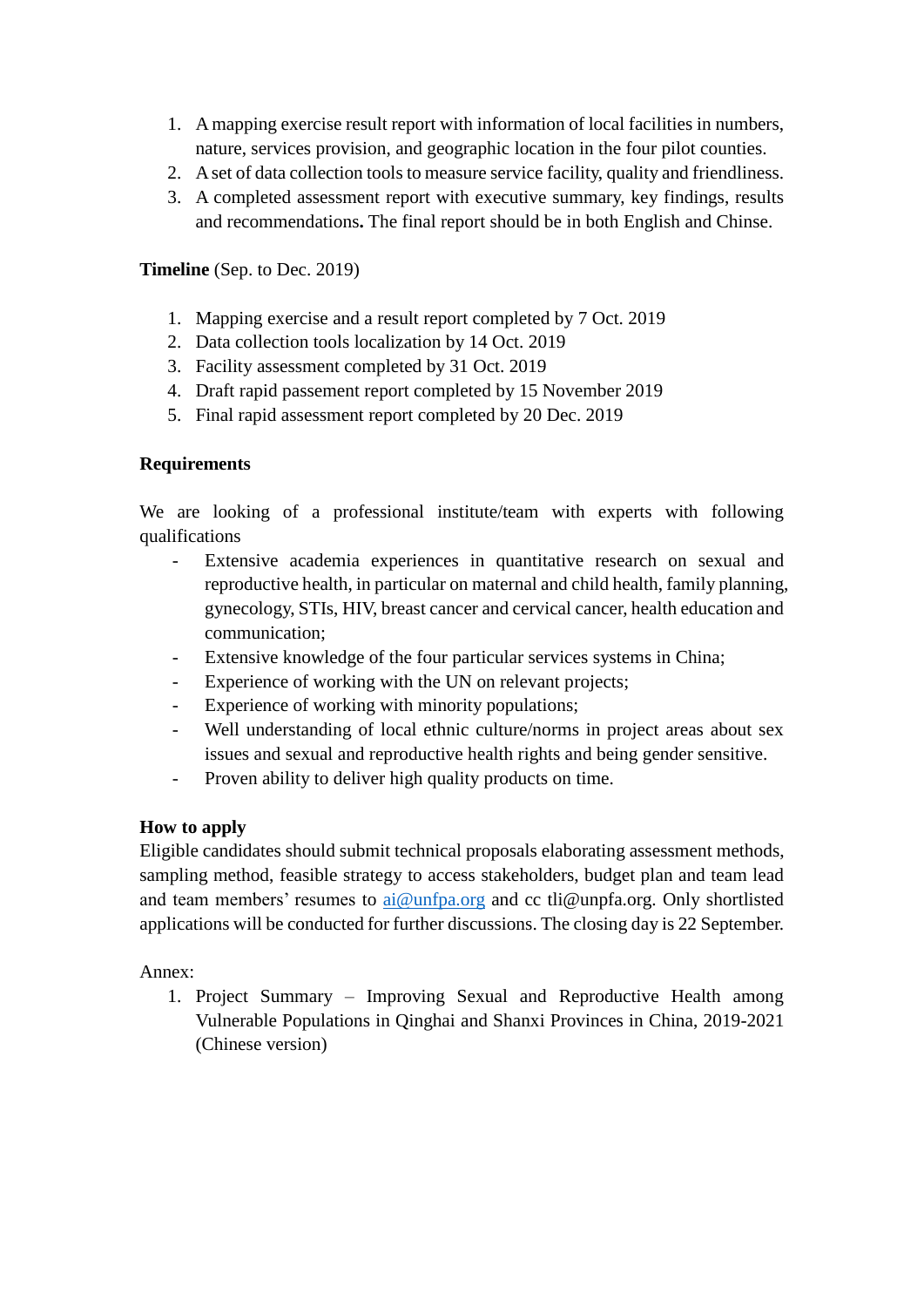# "促进青海和山西脆弱人群的性与生殖健康(2019-2021)"

# 项目书

#### 一、 导言和项目目标

实现"2030 年可持续发展议程"和可持续发展目标将取决于妇女和青年的性健康、生殖 健康和权利得到保护的程度,以及妇女和青年是否健康,是否享有平等权利和发展机会。

中国在过去几十年中取得了经济增长和社会进步,但中国仍然是最大的发展中国家,面 临着人口群体之间的不平等和巨大的地区差异。

中国拥有 56 个少数民族的丰富文化。从国家层面看社会经济发展取得了迅速和切实的 进展,但不平等和不公正现象仍然存在,并在贫困地区的某些人口群体间扩散。收入不 平等加剧, 2013 年基尼系数为  $0.473<sup>1</sup>$ , 这表明收入分配差距扩大。欠发达的社会经济条 件、贫困、社会歧视、地理位置偏远、文化习俗、游牧生活方式及宗教信仰,以及获得 优质基本卫生服务的机会有限等因素导致少数民族群体,特别是妇女和青年人的健康状 况欠佳,尤其是青海省藏区。

藏区人民生活在中国最偏远和最贫困的地区,有限的证据表明,与大多数汉族相比,他 /她们的社会经济和健康状况相对较差。此外,制定关于少数民族的性与生殖健康及权 利的方案所能获得的信息和数据非常有限。因此,收集和分析用于宣传倡导、政策及方 案拟定的性与生殖健康及权利的信息和数据,将是该项目支持的一项关键干预措施。

青海省位于中国西部,是贫困程度相对较高的地区,贫困人口占全省人口的 8.1%。青海 省总人口约 560 万, 其中少数民族占 46% (260 万)。在国内生产总值 (GDP) <sup>2</sup>方面, 青 海省排名第 28 位,其中玉树藏族自治州是最不发达的地区之一。2015 年,青海省藏族 人口有 148.25 万人,占全省人口的 26%。在项目拟定的州县中,少数民族的受教育程度 远远落后于省平均水平(见表 1)。例如,玉树藏族自治州 6 岁及以上人口的平均受教育 年限仅为 4.3 年,而省级人口平均受教育年限为 7.9 年。在其他社会和健康指标方面, 青海省也落后于全国平均水平。与全国平均水平相比,青海省妇女的性与生殖健康状况 仍然较差,例如,2016年青海省的孕产妇死亡率(MMR)为每 10 万活产中 31.5 例(城 市 10.2 例,农村 35.5 例),而全国为 19.6 例/10 万活产。由于地处偏远和其他因素, 非住院分娩中熟练助产士的比例仅为 58.1%, 这意味着如果孕妇在家分娩,其生命将取 决于非熟练助产士。对青海藏区游牧民族的研究表明,妊娠和分娩过程中最常见的问题 多与腿部肿胀(可能是危及生命的妊娠并发症——先兆子痫)、流产、难产和产后出血有

1

<sup>1</sup> 2016-2020 年联合国发展援助框架(UNDAF)文件

<sup>2</sup> www.phb123.com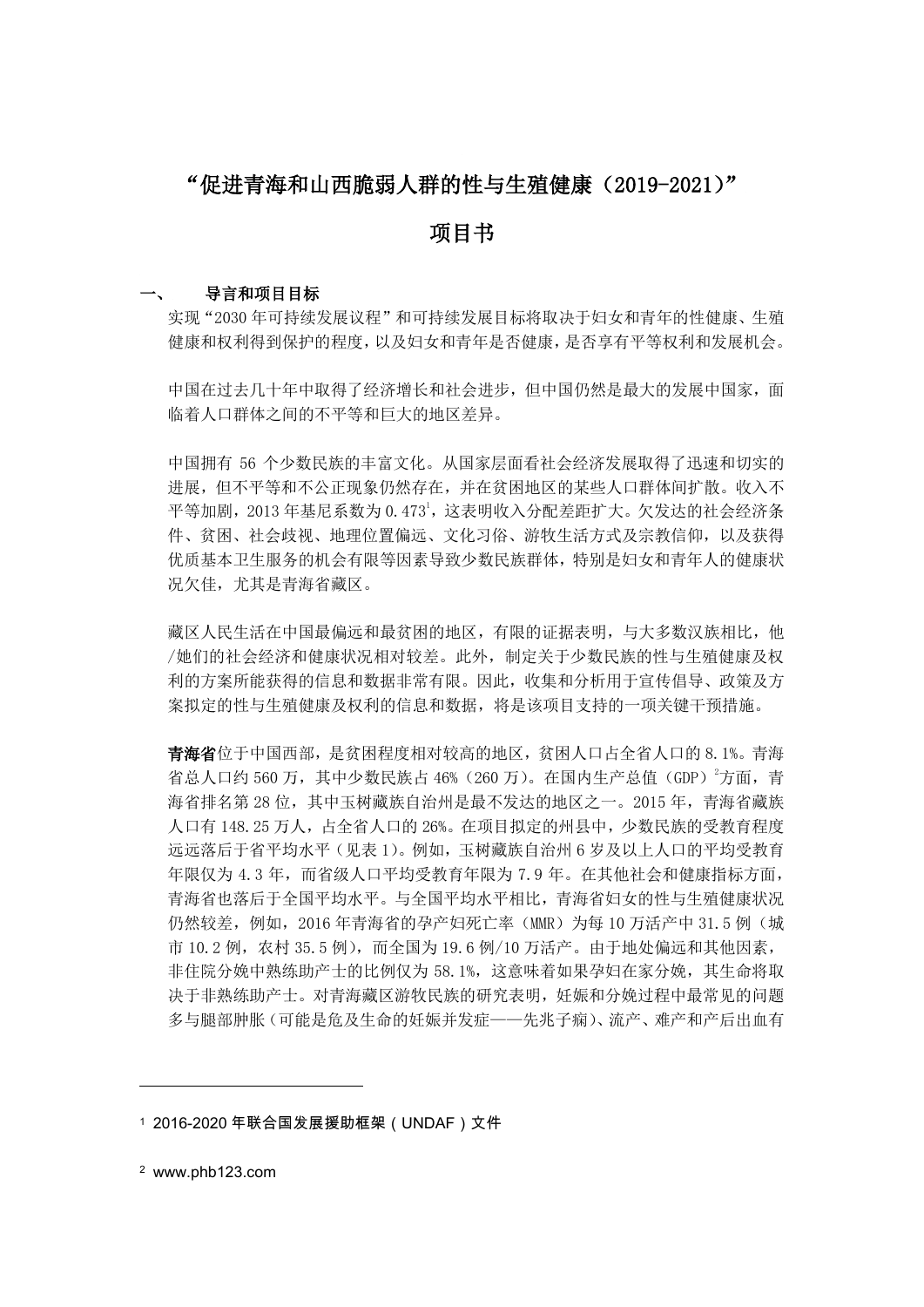山西省位于中国的北部,是一个欠发达省份。山西省总人口 3570 万,其中贫困人口 220 万人<sup>4</sup>,有 1612 万农村家庭(占总数的 43.79%)依靠农业收入作为主要收入来源。山西 省永和县是农村贫困程度最高的县之一,在这里,中国政府优先资助并开展了有针对性 的消除贫困的措施。永和县人口以汉族为主,其农村人口人均年收入为 3636 元,比 2017 年全省农村人均年收入(10788元)少 66.3%5。2016年,临汾市孕产妇死亡率(MMR)为 每 10 万例活产死亡 23.2 例, 高于全省平均每 10 万活产死亡 13.6 例。

| 地区<br>(省、<br>州、县) | 总人口      | 少数民<br>族人口<br>比例<br>$(\%)$ | 农业人<br>口比例 | 男    | 平均受教育年份<br>女 | 总人<br>口 | 男     | 15 岁以上人口文盲<br>率<br>女 | 总人<br>口 | 15-49 岁<br>妇女总<br>数<br>$(% )^{(1)}$ | $15 - 24$<br>岁青年<br>人口总<br>数 | 孕产<br>妇死<br>亡率<br>(MMR) |
|-------------------|----------|----------------------------|------------|------|--------------|---------|-------|----------------------|---------|-------------------------------------|------------------------------|-------------------------|
| 青海省               | 5626723  | 46.9                       | 71.9       | 8.4  | 7.3          | 7.9     | 8.0   | 18.2                 | 12.9    | 1643701                             | 976185                       | 31.5                    |
| 玉树藏族<br>自治州       | 378439   | 96.9                       | 90.7       | 4.8  | 3.5          | 4.3     | 20.7  | 32.1                 | 26.2    | 100283                              | 69026                        | 25.75                   |
| 玉树县               | 120447   | 94.8                       | 85.6       | 5.3  | 4.1          | 4.7     | 23.9  | 36.3                 | 29.9    | 32712                               | 21,350                       |                         |
| 囊谦县               | 85825    | 98.9                       | 95.8       | 3.8  | 3.2          | 3.5     | 10.1  | 18.1                 | 14.0    | 22137                               | 15991                        |                         |
| 称多县               | 55619    | 97.62                      | 93.62      | 4.72 | 3.70         | 4.23    | 35.54 | 48.7                 | 41.8    | 26.89                               | 10110                        |                         |
| 山西省               | 35712101 | 0.26                       | 69.3       | 9.74 | 9.28         | 9.52    | 1.48  | 3.72                 | 2.57    | 10297594                            | 6562753                      |                         |
| 临汾市               | 4316610  | 0.17                       | 76.2       | 9.68 | 9.31         | 9.49    | 0.89  | 2.54                 | 1, 7    | 1265969                             | 812562                       |                         |
| 永和县               | 63649    | $\Omega$                   | 87.4       | 9.04 | 8.57         | 8.82    | 1.76  | 3.59                 | 2.65    | 19073                               | 12979                        | $23.2^6$                |

表 1: 拟定项目点的基本人口数据和社会指标

数据来源:2010 年人口普查,中国国家统计局;《2016 年中国卫生和计划生育统计年 鉴》,国家卫生和计划生育委员会,2017

根据政府在性与生殖健康领域的政策和方案、联合国人口基金在中国的优先领域,以及 青海和山西选定地区的脆弱人群(包括少数民族)的需求,本项目的总体目标是促进消 除贫困,实现所有人,特别是青海和山西两省四个县(详见第5页"目标地区")的脆弱 人群(包括藏族在内的少数民族、贫困人口、农村人口、和残障人士)的妇女和青年人 (以下简称目标人群)享有性与生殖健康及权利。

#### 二、 项目说明

-

<sup>3</sup> 藏族农村社会经济状况与孕产妇健康;hhtps://scholarship.org/uc/item/04d8b3mv

- <sup>4</sup> 《2016 年中国扶贫开发年鉴》,国务院扶贫领导小组办公室
- <sup>5</sup> 永和县统计局 2017 年年度统计报告
- <sup>6</sup> 永和县位于临汾市界内,使用临汾市孕产妇死亡率(MMR)作为永和县代替指标

关 <sup>3</sup>。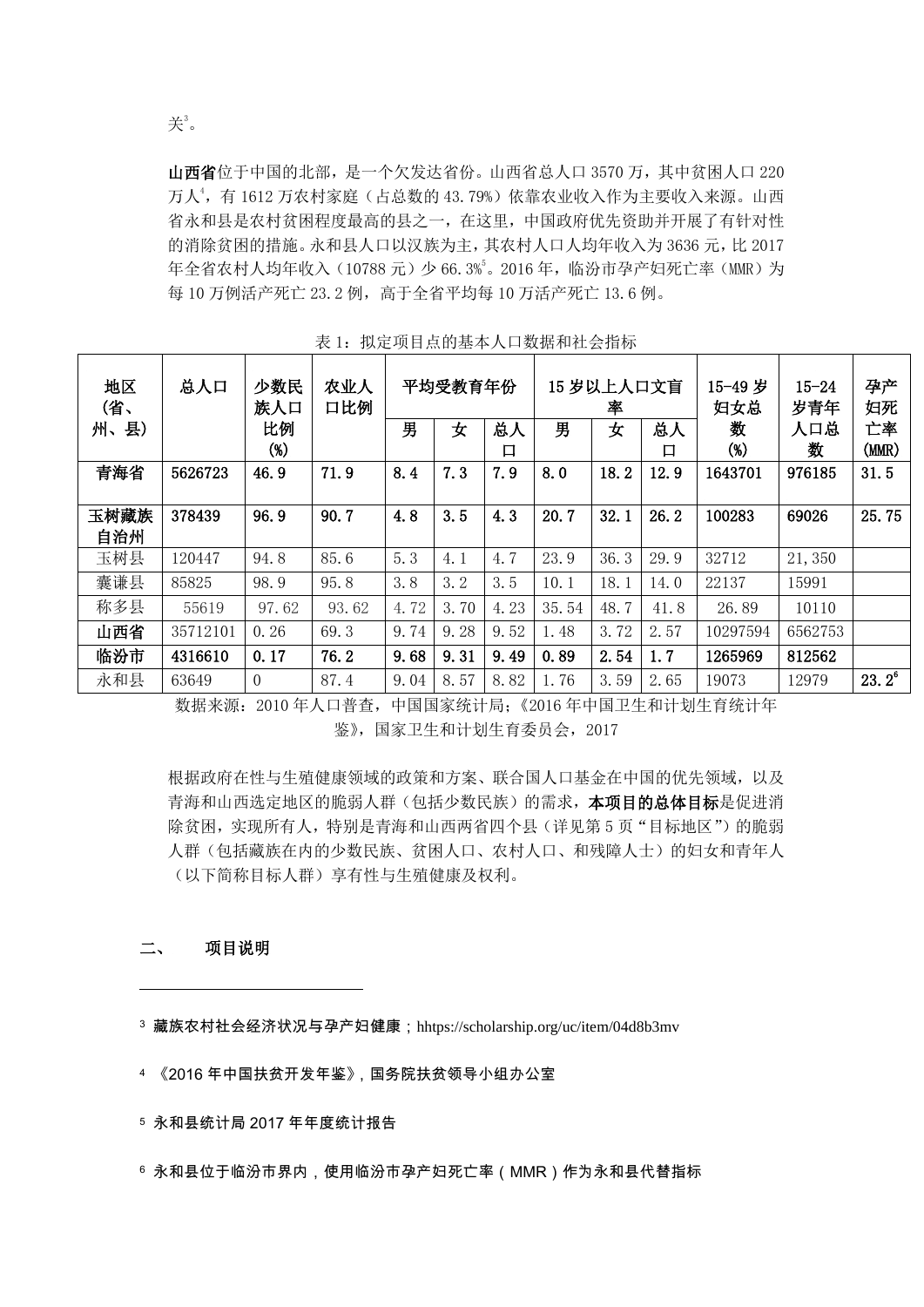#### 1. 要素说明

在当前《中国政府与联合国人口基金国别方案计划(2016-2020)》以及国家和地方优先 领域的总体框架内,丹麦政府和联合国人口基金将提供资金支持,以实现以下成果、产 出和主要干预措施:

项目成果:提高青海和山西两省选定项目县包括少数民族在内的脆弱人群享有综合、基 于权利和性别敏感的生殖健康服务的可及性和服务使用。

## 项目产出 1:在选定的四个项目县加强地方执行和监测政策方案的能力,以解决包括少 数民族在内的脆弱人群的妇女和青年人的性与生殖健康及权利的问题。 主要干预措施将包括:

- · 考虑到关于本项目目标地区人口生殖健康状况的资料有限,将对目标人群进行 基线调查,了解他/她们的社会经济地位、获取性与生殖健康服务的障碍和需 求,以及对性与生殖健康问题的知识和态度,以提供设计和执行本项目拟定的 干预措施所需的相关信息,包括利用相关信息进行政策对话和宣传倡导。调查 也将包括对项目相关的利益主体的摸底调查;
- · 快速审查现有的卫生行政数据,并为卫生管理信息系统(HMIS)按照年龄、性 别、民族、地点和其他特征进行分类别统计提供技术支持,以促进基于事实的 项目规划;
- · 通过咨商和技术援助,支持制定国家性与生殖健康框架策略,该策略将用于改 善目标地区综合的、高质量的生殖健康服务;
- · 加强政府官员和民间社会代表在规划、督导和监督有关性与生殖健康方案的多 部门协调机制方面的能力,并利用国际与国家标准、基于权利的和文化敏感的 方法,满足包括少数民族在内的脆弱人群的性与生殖健康及权利的需要;
- · 促进省份和州县之间最佳经验的交流,改善偏远农村地区的包括少数民族在内 的脆弱人群的妇女和青年人的性与生殖健康状况;
- · 促进公共与私营部门的伙伴关系,通过各种方式,包括实物捐赠与资金捐助, 提高性与生殖健康服务的利用和服务质量,以满足目标人群的需要;

## 项目产出 2:在选定的项目县为包括少数民族在内的脆弱人群的妇女和青年人提供更多 综合性的、以权利为基础和性别敏感的性与生殖健康信息和服务"。 主要干预措施将包括:

- · 进行快速卫生设施评估,审视提供性与生殖健康服务的能力和基层卫生服务的 质量,为改进性与生殖健康服务的质量提供信息和建议。快速评估将包括与服 务提供者面谈,了解他/她们在提供性与生殖健康服务方面的知识和技能、对 少数民族和年轻人的态度,以及为少数民族群体提供服务所面临的挑战;
- · 通过在职培训,提高包括助产士在内的服务提供者提供基于权利的、性别敏感 的、高质量的性与生殖健康服务(包括孕产妇保健、自愿家庭计划、性传播感 染/艾滋病的诊断和治疗、安全人流和后续保健、宫颈癌预防)的能力,以提高

#### 诊断和治疗服务

1

<sup>7</sup> 该项目中,性与生殖健康服务包括孕产妇保健、家庭计划、性传播感染/艾滋病和宫颈癌预防、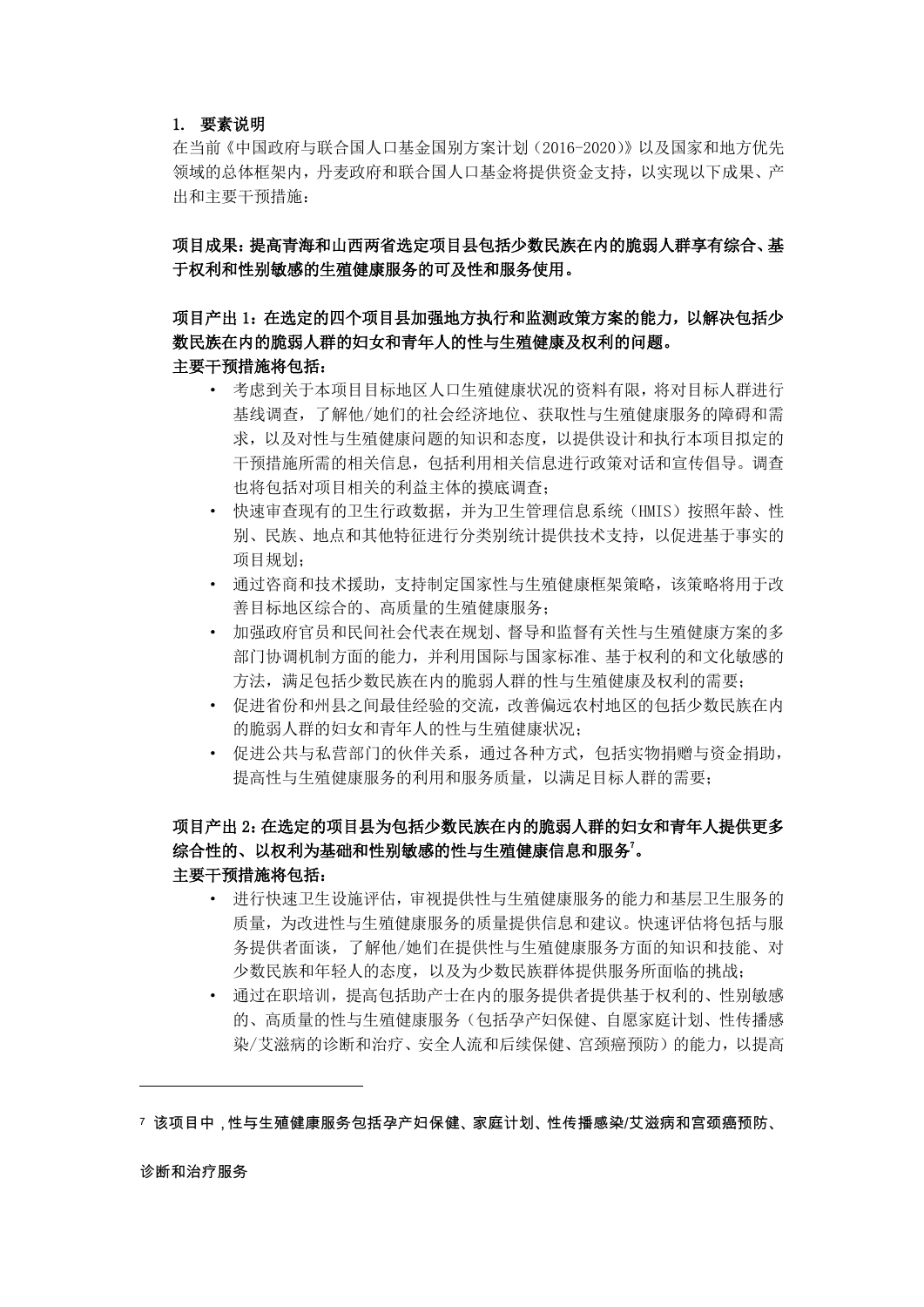卫生部门应对偏远地区目标人群需求的能力;

- · 加强省级助产士培训中心/学校的技能建设能力,加强孕产妇保健与其他性与 生殖健康服务的整合,包括加强家庭计划咨询服务;
- · 支持流动诊所提供基本的性与生殖健康服务,包括孕产妇保健、性传播感染/ 艾滋病预防、宫颈癌筛查和自愿家庭计划咨询服务,以帮助目标地区偏远地区 的妇女和青年;
- · 在 2-3 个选定的机构制定并示范综合的性与生殖健康服务模式,以进一步整合 分散的性与生殖健康服务并提高服务质量,增加成本效益并完善友好服务。
- · 通过亲青服务指南的培训,加强对未婚青年的性与生殖健康服务,培养卫生服 务提供者不带偏见的态度。并通过促进公共-私营伙伴关系,支持建立提供亲 青服务的中心或诊所;
- · 支持乡村卫生工作人员和当地妇女团体利用传统及创新手段,向目标人群提供 关于性与生殖健康及权利的正确信息和教育。
- · 动员社会网络和地方媒体宣传和普及性与生殖健康及权利观念,支持向目标人 群开展以事实为基础的媒体活动,来创造对以权利为基础的高质量性与生殖健 康服务的需求。

# 项目产出 3:提高选定项目地区的青年人对性与生殖健康及权利的技能、知识和积极态 度

#### 主要干预技能将包括:

- · 考虑到受教育水平低、游牧生活方式和文化价值的影响,为少数民族青年群体 制定以生活技能为基础的全面性教育(CSE)课程;
- · 与地方机构、社区组织和私营部门合作,通过文化敏感的创新办法,提供并实 施 CSE 课程。寻求与私营部门建立伙伴关系,增加对少数民族青年的支持和资 助;
- · 在选定的教师培训机构中,将 CSE 课程(在线或线下)制度化,作为试点示范, 向教师提供有效教授性教育的技能,并在教师中树立对青年性与生殖健康问题 的积极态度;
- · 在联合国人口基金与中国计划生育协会的伙伴关系基础上,创建和支持青年团 体,促进青年积极参与同伴教育方案的制定和实施;
- · 开设培训工作坊,号召具有不同民族和社会背景的青年,打造有青年领导力的 团体和青年网络,使他/她们能够谏言青年发展问题,提供能让他/她们表达自 己需求的平台;为青年自主设计和实施的创新举措提供小额资助,以促进青年 参与;

#### 2. 目标地区和群体

该项目将在省、州、县三级实施干预,项目区域将包括青海和山西两省内的一个州 和四个县,具体如下:

- 青海省玉树藏族自治州玉树县、称多县和囊谦县
- 山西省临汾市永和县

基于以下标准选择拟定项目区域:1)民族多样性和少数民族、特别是藏族群体在总 人口中占比高;2)根据估算指标来衡量脆弱人群和少数民族的社会经济状况;2) 根据孕产妇死亡率数据,选择最需要改善妇女和青年人的性与生殖健康状况的省份;